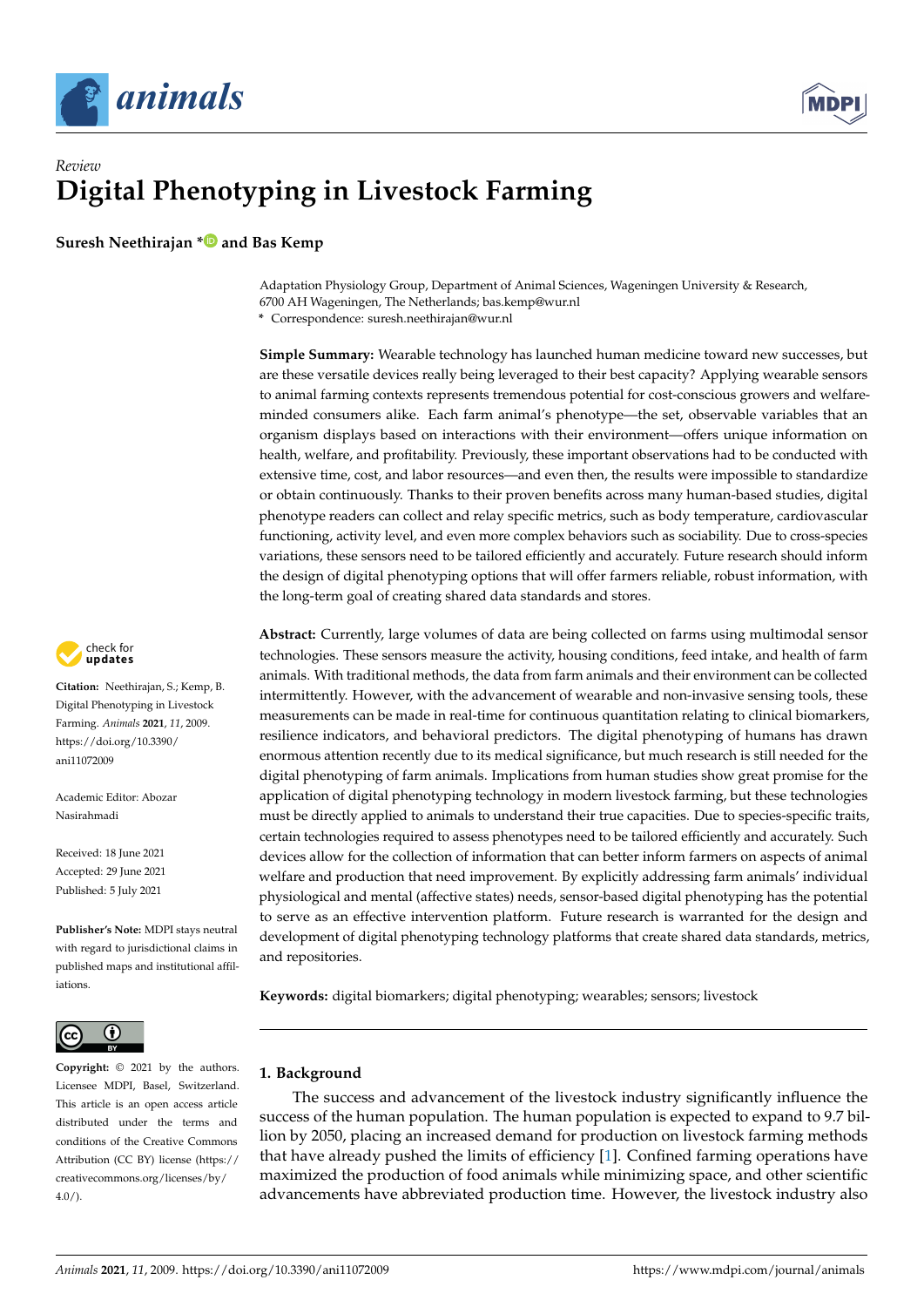faces growing public awareness of animal welfare and consumer pressures to provide animals with more humane living conditions.

The demands for more livestock production and improved animal welfare seem to contradict [\[2\]](#page-13-1), but there is a modern solution to both of these pressures—digital phenotyping. This minimally invasive method of data collection has shown promising results in human-based studies while suggesting many applications in the field of animal agriculture. Through the innovations of digital phenotyping, farm animals can be bred, housed, and cared for in ways that improve their production rates, resilience, and well-being.

This article provides an in-depth survey of the significance of digital phenotyping in relation to farm animals. With continued technological advancements, research, and refined applications, digital phenotyping can improve farming operations and the lives of animals on a global scale.

#### *1.1. Phenotyping*

Phenotypes are set, observable variables that an organism displays when interacting with its environment. These variables are influenced by genotypes, which are complex and inheritable. Phenotypes can be measured continuously (e.g., assessing the change in an animal's body temperature over a day) or categorically through the use of concise scoring systems. When the phenotypes of an animal are measured and collected for use as data points, the process is described as phenotyping [\[3\]](#page-13-2).

Phenotyping has played an important role in assessing mental health concerns, and historically it was conducted through experience-based sampling methods that depended on human compliance [\[4,](#page-13-3)[5\]](#page-13-4). In recent years, the challenges posed by constant compliance and active participation have been overcome through the use of digital phenotyping. This technologically advanced method of phenotyping allows for the passive collection of data, which is extremely beneficial in agriculture because farm animals cannot verbally relay their experiences to their caretakers [\[5\]](#page-13-4).

#### *1.2. Heritability of a Phenotype*

In the agricultural industry, phenotypes represent an important source of information for many reasons, chiefly because they are indispensable in relation to breeding. Because phenotypes are influenced by genotypes, they offer a minimally invasive or non-invasive indicator of an organism's genetic makeup. By thoroughly understanding phenotypes, the agricultural industry can breed animals with balanced traits related to resilience and production. Research has shown that a multitude of behavioral and physical traits are heritable in animals, including feather pecking in laying hens, immune response in most farm animals, and cannibalism in pigs [\[3\]](#page-13-2). If animals are bred to reduce destructive behaviors and promote more relaxed and compatible behaviors, their welfare will improve. It is also interesting to note that, although not all behavioral and medical conditions may be congenital, genetic traits displayed through phenotypes can predict the susceptibility of an organism to certain conditions [\[6\]](#page-13-5).

#### *1.3. Biomarkers Associated with Phenotypes*

Digital phenotyping has been most heavily studied in humans because it provides great opportunities for medical advancement with minimal chances for negative side effects. The phenotypes are chosen and assessed in relation to biomarkers, which are digital measurements of phenotypes (Figure [1\)](#page-2-0) that are categorized according to the intended use of the collected data. The assessment of medical issues in individuals is relatively similar across the spectrum of complex living organisms, especially mammals, which makes these biomarker categories valuable for use within the agricultural industry [\[7\]](#page-13-6).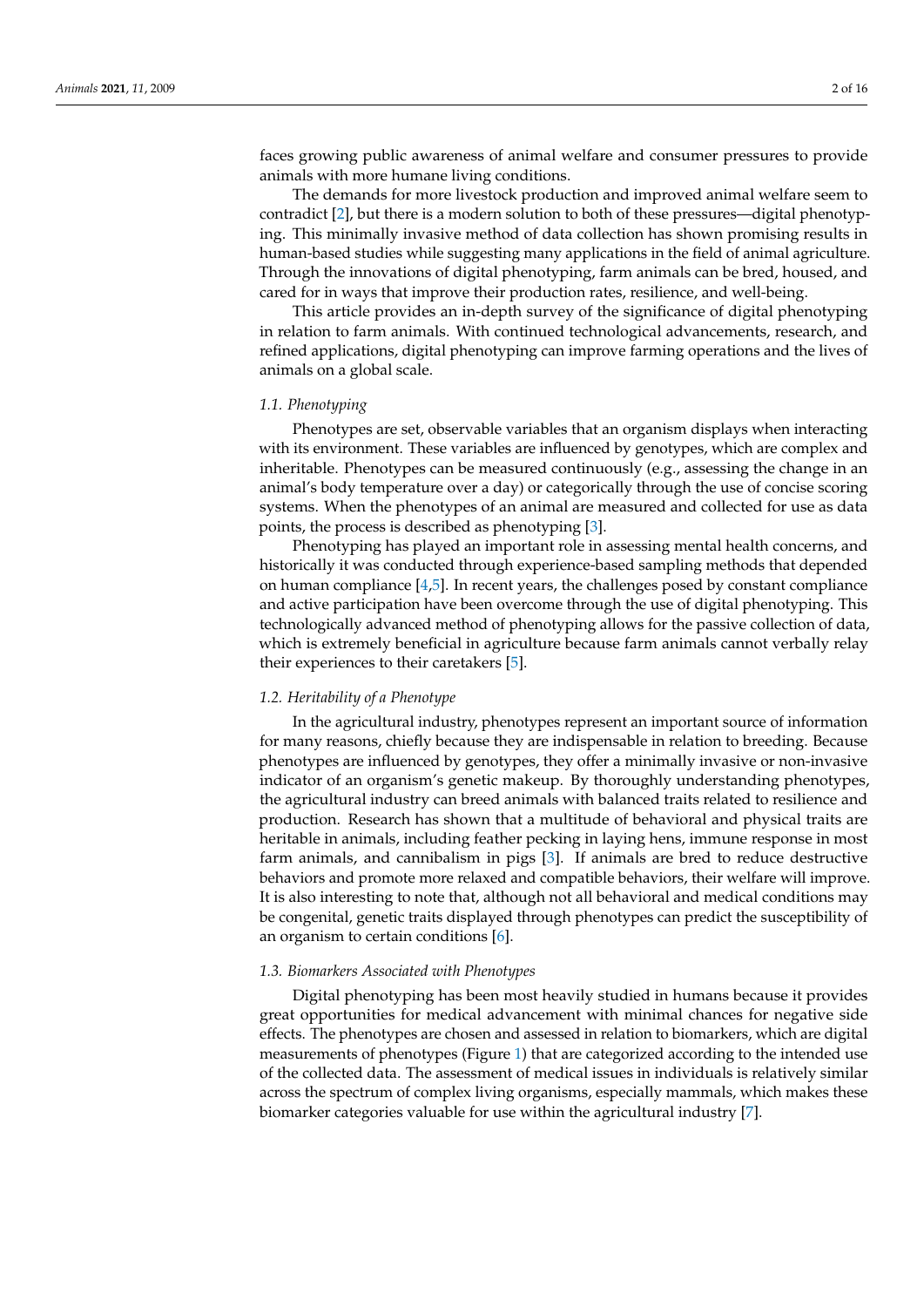<span id="page-2-0"></span>

**Figure 1.** Visual display of digital biomarkers to assess digital phenotyping in farm animals.

To date, the intended purposes of digital biomarkers include the following [\[7](#page-13-6)[,8\]](#page-13-7):

- Monitoring = the assessment of a disease, condition, or status that is already known
- Prognostic = the identification of the likelihood of a clinical event occurring/reoccurring
- Susceptibility/Risk = the determination of an individual's potential to develop a disease or condition with which they are not currently diagnosed
- Predictive = a comparison of similar individuals with different biomarkers to determine divergences in environmental or medicinal effects
- Diagnostic = the detection or confirmation of a disease or condition
- Safety = the assessment of an individual's fitness in relation to how safely they can engage in certain activities
- Response = the proof of an individual's biological response to a treatment or environmental change.

When applied to farm animals, these digital biomarkers can help improve research on a multitude of levels, leading to improved animal care on both group and individual levels.

## **2. Impact of Phenotyping in the Livestock Sector**

Phenotypes are the basis of generating a more comprehensive understanding of the complexities of raising high-quality livestock. Many aspects of successful agriculture are interrelated and stem from a common point, which is animal welfare. Increased use of antibiotics by farmers for increasing the food safety aspects as part of animal production has devastating consequences for the welfare of animals. Hence, there seems to be an inverse relationship between animal production and animal welfare. However, increasing evidence suggests that animal welfare measures can actually be contributing to sustainable and profitable animal production. Studies have found that animal welfare directly impacts behavior, production capacities, breeding, and disease prevalence [\[3\]](#page-13-2). These impacts are generated at an individual level and compounded at a population level. Phenotyping provides specific benefits and opportunities for intervention in each of the aspects listed prior. This allows for better caretaking, especially on a large scale because population shifts are quantifiable through the collection of phenotype-based data points [\[9\]](#page-13-8).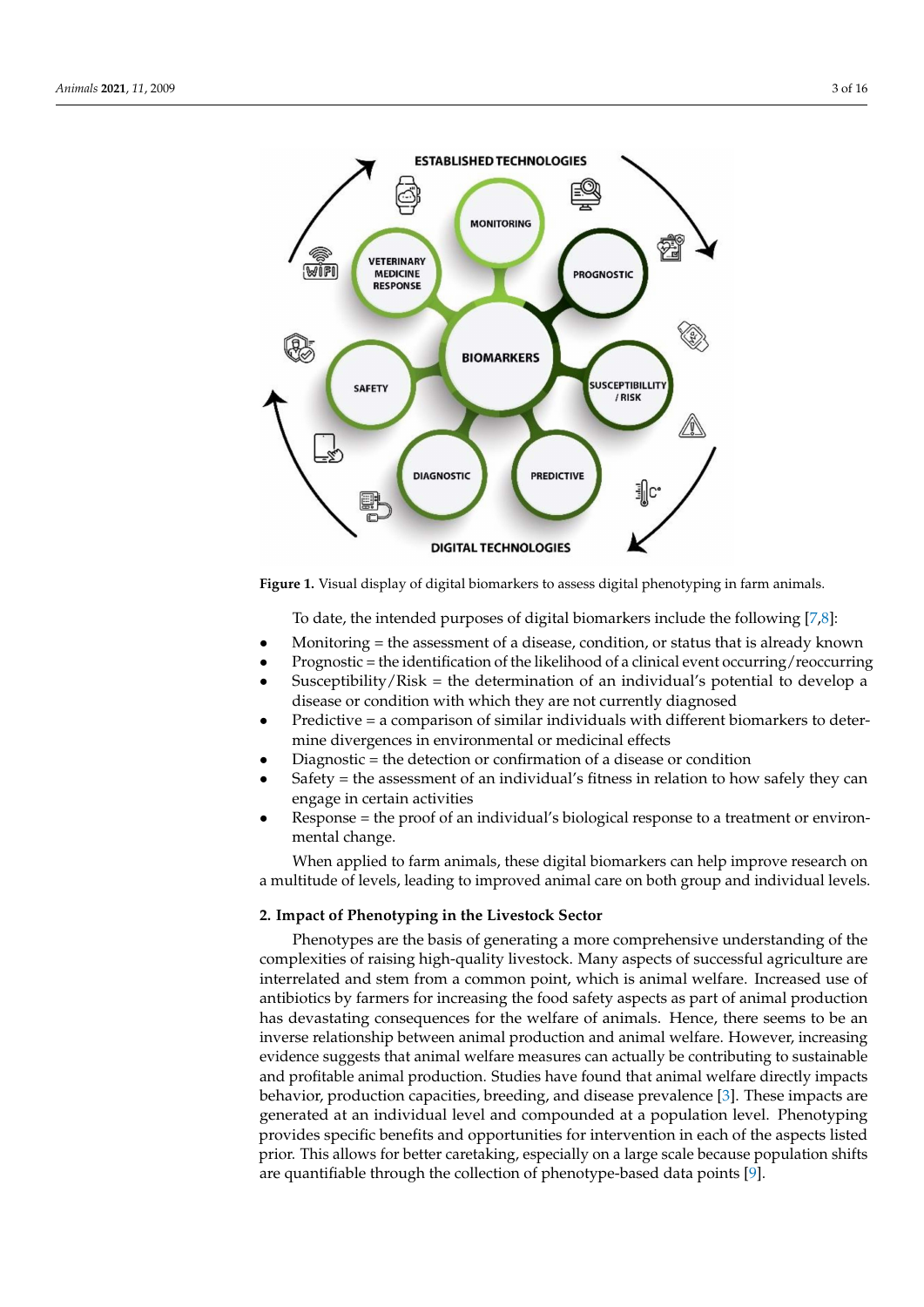## *2.1. Welfare Implications*

Although animals and humans vary in many aspects, they share the need for individual well-being. The multidimensional concept of welfare addresses this universal need by prioritizing the psychological, emotional, behavioral, and physical aspects of an organism's needs. When animals have each of these needs met, they are most likely to experience a positive sense of well-being among other benefits [\[3\]](#page-13-2).

The welfare of farmed animals is a necessary but complex topic, as their anthropogenically determined purpose is to produce food, but this often comes at the expense of their lives. Many countries have welfare guidelines that seek to regulate the humane treatment of farm animals, but these guidelines can often fall short of meeting an animal's actual welfare needs. The only feasible way to create an unbiased assessment of welfare is through phenotyping. Digital phenotyping can assess all of the facets of welfare, even emotional states, which have repeatedly demonstrated accurate measurements from digital phenotyping in humans [\[5](#page-13-4)[,10](#page-13-9)[,11\]](#page-13-10).

#### *2.2. Behavioral Implications*

This topic of welfare is highlighted as important to the agricultural industry because animal behavior has a serious impact on production. Animal emotions, which are expressed as aggressive/stress/anxiety/depression related behaviors, have an impact on animal production. The production of farm animals depends not only on the genetic factors and behaviors, but also on animal emotions, which are influenced by several factors including the environment, the relationship with humans and other conspecifics, and the social and emotional development of the animals. Animals with aggressive tendencies toward others can exhibit cannibalistic behavior, guard food sources, endanger caretakers, and cause other disruptive issues within a farm of any scale, especially confined operations. Many behaviors appear to be hereditary, allowing farmers to breed for beneficial behaviors if the target genes are known [\[3\]](#page-13-2).

In human study subjects, research can assess emotional and behavioral responses with specially constructed digital phenotype assessment profiles [\[12\]](#page-13-11). Some of these studies have shown that digital phenotyping can predict emotional and behavioral experiences with up to 95% accuracy [\[13\]](#page-13-12). Analyzing sensor data collected from smartphones and wearable sensors using machine learning algorithms, researchers [\[13\]](#page-13-12) have demonstrated the possibility of predicting depressed mood on an hourly basis. This modeling framework has the potential to be adapted for animal applications as a digital biomarker measurement in measuring behaviors and stress levels. Digital phenotyping enables the development of dynamic models of behavior through empirical data and thereby offers Just-in-Time adaptive interventions, which adjust to an individual animal's contextual and changing physiological state [\[14\]](#page-13-13).

#### *2.3. Production Implications*

The products obtained from farm animals are generally selected for quality and quantity, attributes that may not be identifiable until an animal is at its production peak. At such a point, it may be impossible to breed an animal and pass on its favorable characteristics, making the predictability of production an important consideration. The predictability of actions and outcomes from phenotypic data has been effective in human populations with complex attributes, including physiological states [\[15\]](#page-13-14). This information offers great promise in its future application to production-based predictions of livestock.

Niche needs associated with welfare-aligned increases in production can also be met through phenotyping. Studies in humans have demonstrated digital phenotyping to be capable of assessing sleep states [\[16\]](#page-13-15). This may seem like pointless information, but for certain animals such as laying hens, assessing the manipulation of circadian rhythms is key to maximizing natural egg production. In a way, phenotyping can facilitate production improvements in livestock by playing on natural functions.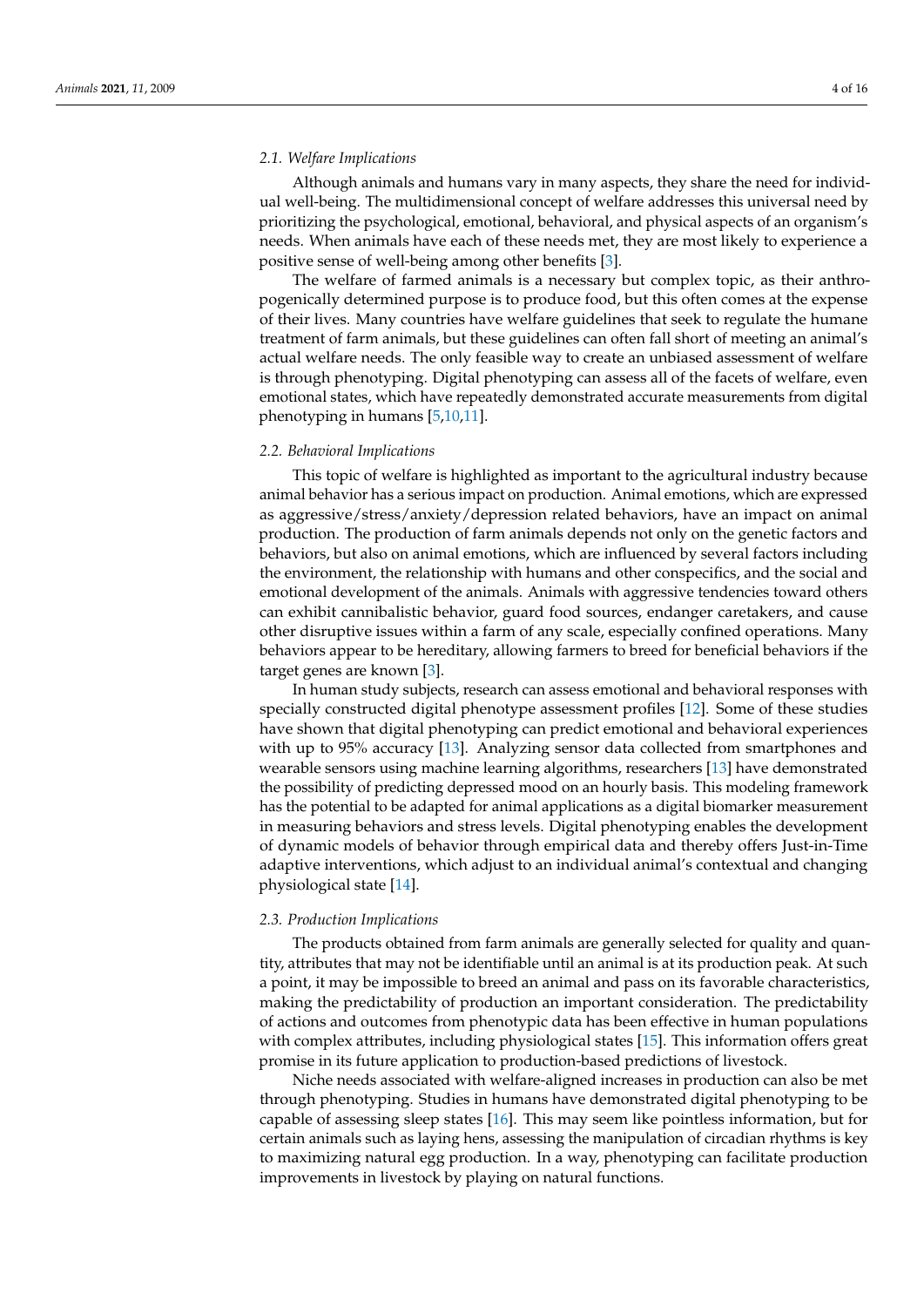## *2.4. Breeding Implications*

Breeding in pursuit of highly productive traits is not equivalent to breeding toward strong reproductive capacities. A prioritization of productivity alone can decrease the resilience and generalized physical fitness of many animals, as demonstrated by the biased or non-data-based breeding of dairy cattle. In contrast, phenotyping provides an opportunity to choose well-rounded breeding animals and to create complementary pairings for stronger future generations [\[17\]](#page-13-16). It also helps facilitate breeding interventions at times that maximize fertility and survival.

## *2.5. Disease and Disaster Resilience*

Diseases and dramatic natural environmental changes are two factors in farming that are nearly impossible to contain. These factors create a great economic burden and reduce production, but the solution exists within livestock [\[18\]](#page-13-17). Their resilience and robustness in the face of these challenges are heritable to some degree and can prepare a population to better face unknown challenges [\[3\]](#page-13-2).

Certain forms of phenotyping have been used effectively to assess the resilience of an organism to pathogenic and environmental stressors, including events such as heat stress [\[19\]](#page-13-18). The more resilient members of a livestock group can then be singled out based on their phenotype analysis and used to proliferate their positive traits.

## **3. Overcoming Limitations of Human-Facilitated Livestock Phenotyping**

Historically, phenotyping was conducted through personal observations and selfevaluations of human test subjects. These systems allowed for a significant amount of bias between observers and the opportunity for inaccurate evaluations by subjects. To obtain clear and accurate phenotypes, there needs to be an unbiased measurement process that is capable of identifying changes that are otherwise invisible to the human eye [\[20\]](#page-13-19).

Modern technology has provided a solution to this dilemma in the form of digital phenotyping devices with various biomarker focuses. Not only have many of these devices been comparable if not superior to previous methods, but they also eliminate data-collection bias and reduce the need for stressful human intervention. Furthermore, they collect data at times and in quantities that would be impossible to achieve on a human-facilitated level [\[21\]](#page-13-20).

#### *3.1. Scoring Systems*

When phenotypes are only quantifiable through the use of a specially constructed scale or assessment, there is a higher chance of observer bias, especially in the agricultural industry where workers may not share the same regard for all animals [\[3\]](#page-13-2). In a review of human biomedical literature, it was found that trained medical professionals could only predict human patient outcomes accurately based on standardized scoring systems 21.4% of the time [\[22\]](#page-13-21).

High standards have been implemented to increase the validity of questionnaire-based scoring systems in human trials, but animals are unable to answer such questions, and their caretakers are unlikely to have the time to fill out these papers on larger farms [\[23\]](#page-13-22). Algorithms can be created for the systematic scoring of farm animals based on digitally collected phenotypic traits to create a more modern, efficient, and accurate scoring system [\[24\]](#page-13-23).

## *3.2. Wearable Sensor Technologies in Phenotyping*

Wearable sensor technologies are slowly replacing human-based phenotyping in the medical industry. The capacity of digital biomarkers to offer phenotypic predictions of long-term prognosis using wearable sensors has been demonstrated for predicting anxiety symptoms [\[25\]](#page-14-0), estimating depression severity [\[26\]](#page-14-1), and detecting daily life stress [\[27\]](#page-14-2). There are plenty of reasons that support this digitally dependent shift, but here are two of the most prominent reasons relating to agriculture.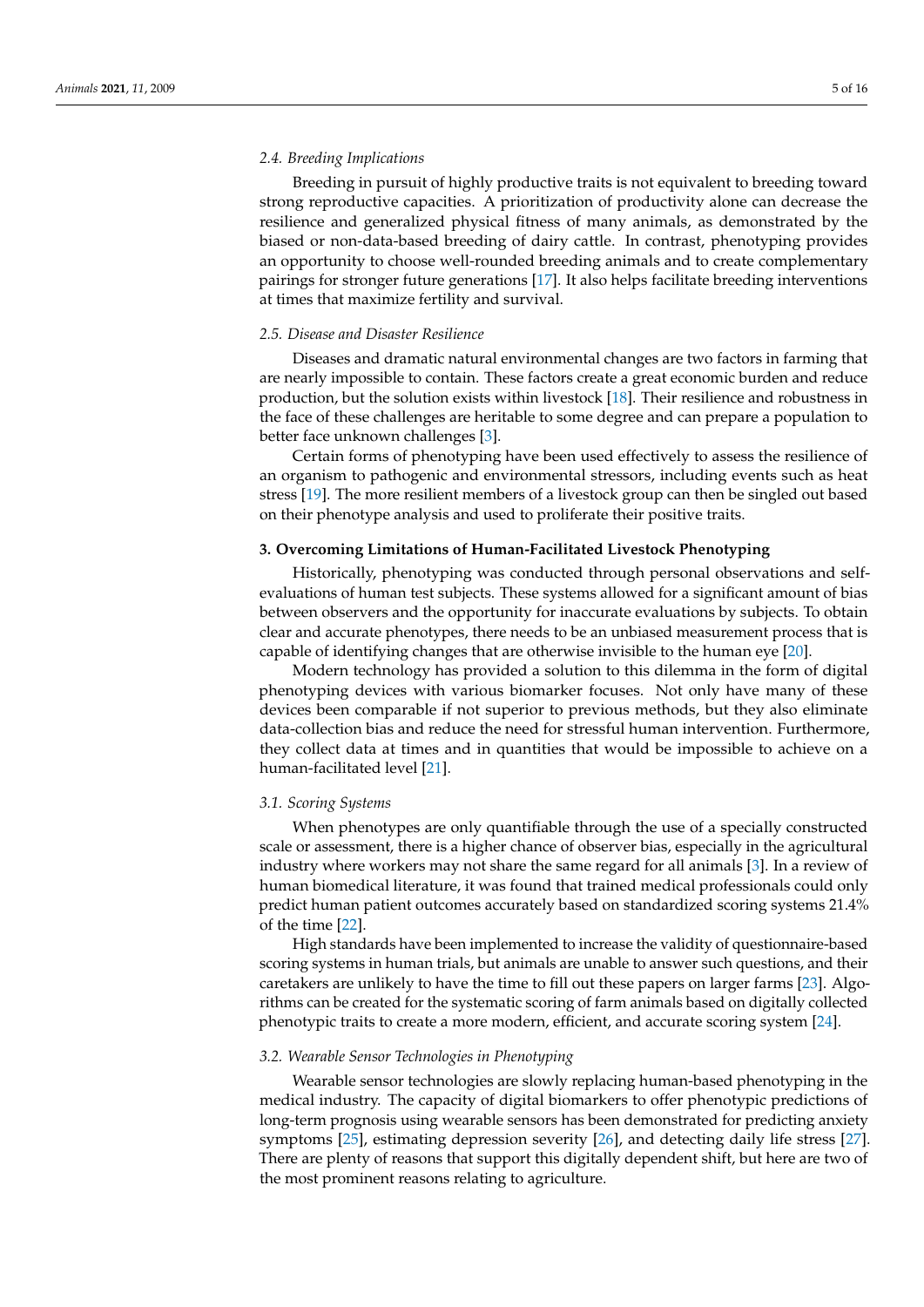# *3.3. High-Throughput Phenotyping*

High-throughput phenotyping refers to the speeds and quantities at which digital sensor devices can relay data. Human error is a well-known phenomenon in the scientific field, and the most reliable solution is often the addition of automated and technologically advanced elements. These sensors are capable of accurately producing rapid and continuous data points [\[3\]](#page-13-2). Their only limits tend to be battery life and range, which are minimal in comparison to the limits of humans attempting to record the same data.

The high rate of data points being produced from both single- and multi-subject studies using these sensors allows valuable data to be fed through specialized algorithms. As with most forms of research and analysis, more data points correlate with improved accuracy when drawing conclusions. In turn, more accurate conclusions can better inform farmers on which changes will offer the greatest benefit to their livestock.

#### *3.4. Assessment of Intersecting Phenotypes*

Phenotypes are influenced by a multitude of factors, including environmental changes. When phenotyping data are collected, they are normally observed in association with a certain target, which leaves blind spots for influence by variables that were not apprehended. This event is well explained by a study that sought to determine the cause of fatigue in humans, only to find that the experience of fatigue hinged on diverse phenotypes that were both environmentally and biologically influenced [\[28\]](#page-14-3). The method of phenotyping with a specific focus can also influence inaccurate conclusions and actions that lead to trade-offs. In the agricultural field, these trade-offs are most commonly in favor of production but frequently decrease livestock resilience [\[18\]](#page-13-17).

Wearable sensor technologies can record multiple phenotypes at once, generating more comprehensive datasets. When enough data are collected about phenotypes that may simultaneously change in relation to a single environmental or biological trigger, it becomes possible to determine how they intersect. This information could help farmers avoid breeding practices that result in accidental trade-offs and prevent actions that trigger other unintended results.

# **4. Physiological Measurements by Wearable Sensors for Phenotyping**

Sensor technologies are capable of assessing a wide variety of phenotypes. One study even demonstrated the accuracy of a phenotyping technology that assessed diabetes through the analysis of eye phenotypes via photos [\[29\]](#page-14-4). Many of the studies supporting the effectiveness of these technologies have been performed on humans, but the results have a high probability of applying to livestock. Humans and animals share many of the same anatomical systems, allowing for the trans-species application of digital phenotyping systems.

These systems may require alterations and advancements for ideal applications to livestock, but they can maintain the same structure of functioning as they do when applied to humans. Figure [2](#page-6-0) below illustrates how phenotype sensors can be specified and how their data are analyzed to identify different clinical states [\[30\]](#page-14-5).

#### *4.1. Skin/Outer Body Temperature*

Outer body temperatures can vary greatly from an animal's internal body temperature. This information can help farmers determine an animal's environmental heat tolerance, a trait that is commonly beneficial in relation to the production of livestock. The following sensors exemplify some of the current methods available for measuring the phenotype of skin temperature through wearable and non-contact technologies.

#### 4.1.1. Internal Body Temperature

Changes in internal body temperature can signal an imbalance in homeostasis, which is commonly due to heat intolerance or illness. Obtaining an internal body temperature has been an invasive and stressful procedure for animals, as it required the insertion of a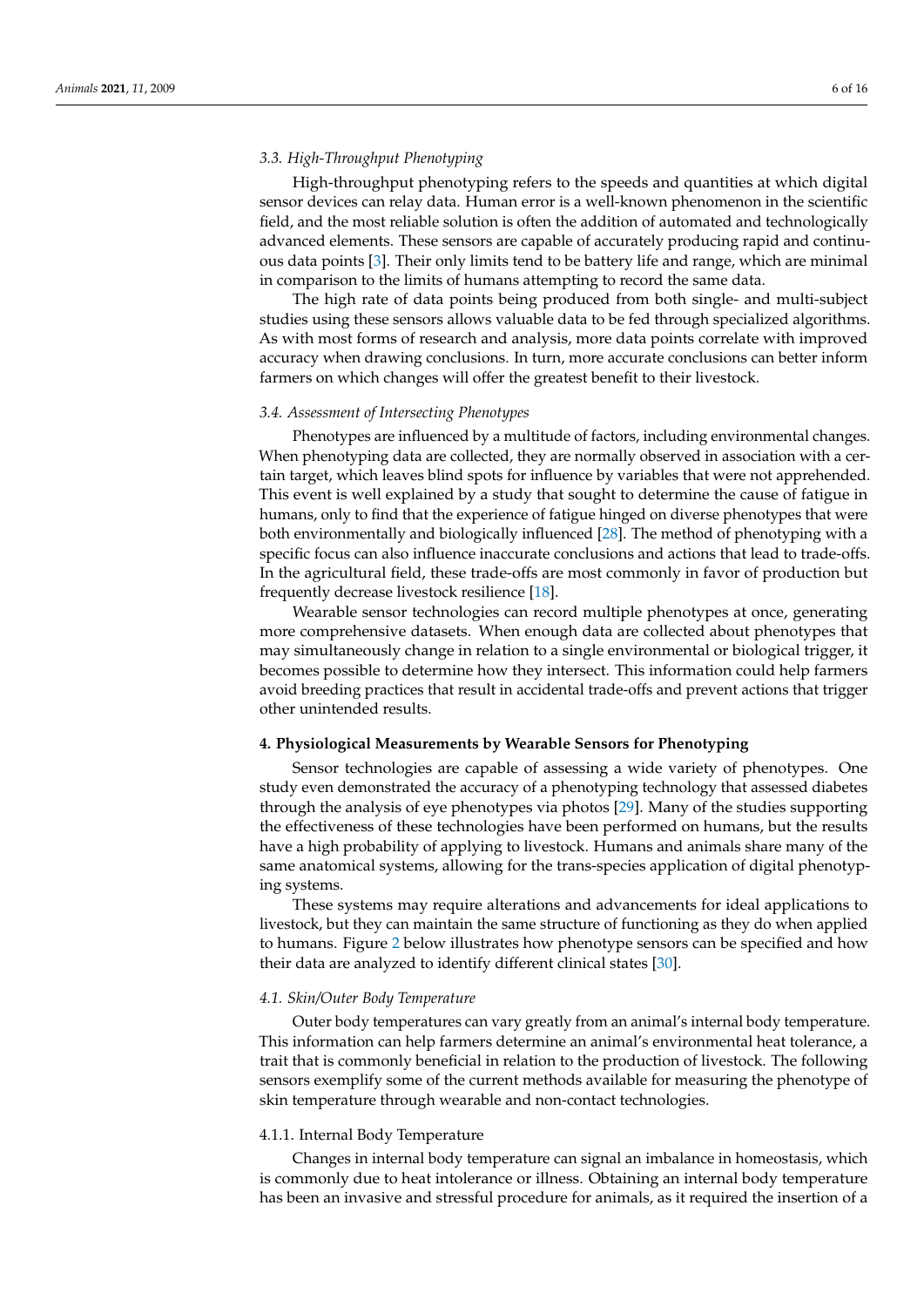thermometer into their rectum on repeated occasions. The digital phenotyping sensors currently being used and developed are considered to be more accurate because they are less likely to cause an increase in body temperature resulting from the unnatural stress of classic phenotyping methods.

<span id="page-6-0"></span>

**Figure 2.** A typical hierarchical and layered sense-making framework for livestock digital phenotyping. Green boxes at the bottom represent inputs of data from sensor platforms; yellow boxes represent the features; blue boxes represent the behavioral biomarkers obtained from the sensors for phenotyping.

## 4.1.2. Infrared Thermometers

This sensor is also commonly referred to as a heat gun. It uses a fine beam of infrared light to measure the heat being emitted from a surface. This method of measurement is generally accurate, but it can only assess one point of heat dissipation at a time and must be used near the subject [\[3\]](#page-13-2). For the phenotyping of small study groups, this measure may be efficient. However, it is not well suited for accuracy when it is applied to many subjects across a large area.

# 4.1.3. Intestinal Temperature Sensors

Larger livestock, such as cattle and pigs, have been phenotyped for internal body temperatures using intestinal sensors. Because animals enjoy eating, this sensor requires minimal human intervention for insertion. It only needs to be inserted in a bolus and fed to the appropriate animal. These sensors are costly at present because they are new to the world of digital phenotyping, and their recordings can be impacted by the temperature of feed and water [\[3\]](#page-13-2).

# 4.1.4. Infrared Cameras

Infrared cameras also use infrared light to quantify the amount of heat dissipation from an animal. However, this sensor can generate accurate readings from greater distances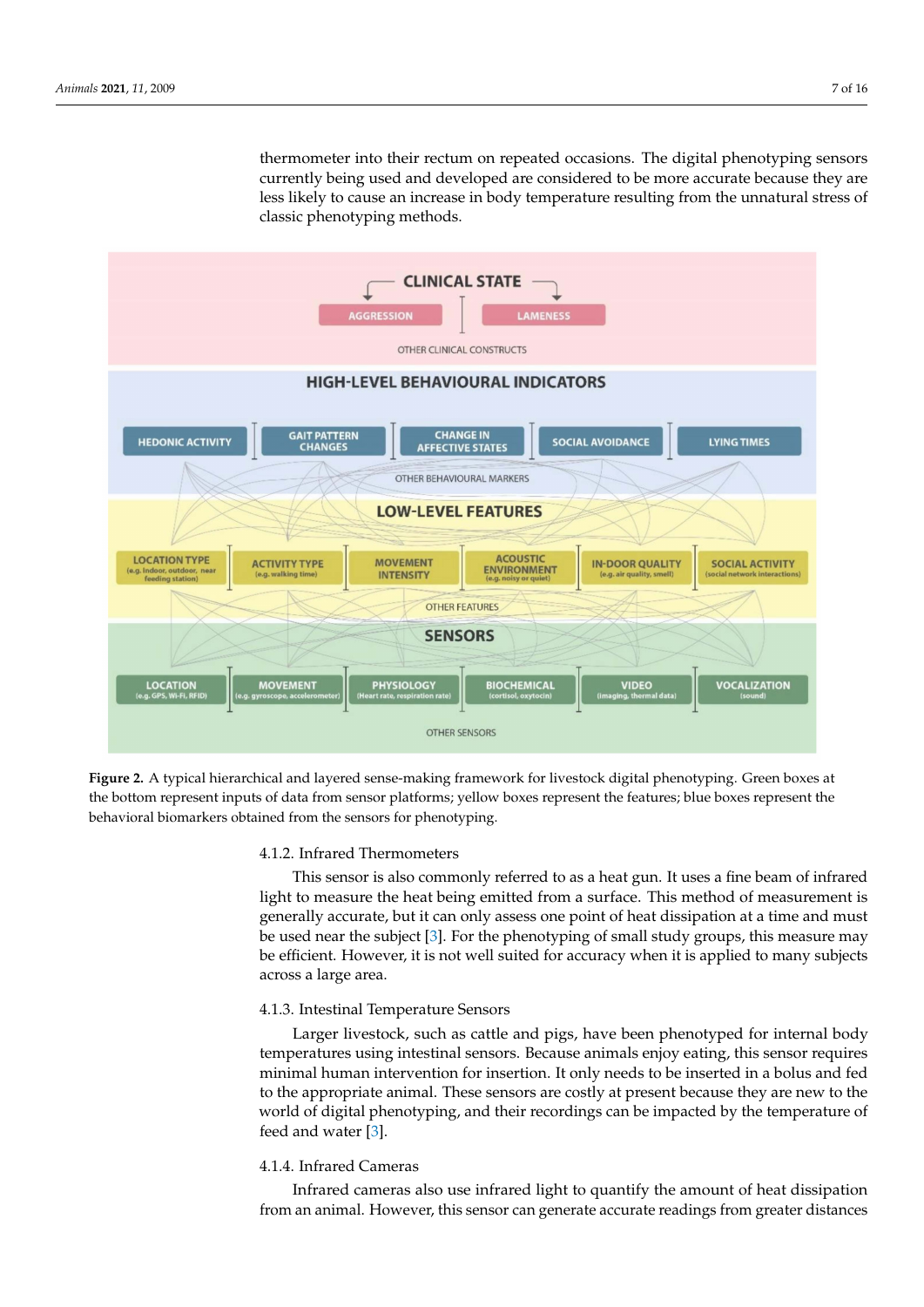and provide a full image of an animal's heat dissipation profile [\[3\]](#page-13-2). A continuous stream of information can be combined with other phenotypic sensors to assess an animal's location and social interactions all at once. Most importantly, animals are unlikely to notice this form of phenotypic sensor, which reduces the risk of observer influence.

## 4.1.5. Contact Sensors

Unlike the two previous sensors, a contact sensor must be attached to the skin of an animal to provide accurate temperature readings. Studies have suggested that this form of outer body temperature measurement is most accurate, but it still has drawbacks, especially when applied to agricultural situations. The two most pronounced complications are the limitations of battery life and the ability of this sensor to adhere to the skin without causing damage or facilitating premature removal [\[3\]](#page-13-2). With some animal-specific alterations, this method of digital phenotyping could be far more useful and combined with some of the other sensor systems that will be discussed.

## 4.1.6. Surgical Implants

Surgical implants offer continuous data collection at preset intervals. They are nearly impossible for an animal to lose and provide accurate internal temperature readings without further human intervention. The drawbacks of this method include a risk of infection after insertion and the need to wait until the site is fully healed to collect data [\[3\]](#page-13-2).

#### 4.1.7. Inter-Vaginal Temperature Devices

This form of internal body temperature recording is also known as a thermochron temperature recorder and is only applicable to female animals. However, it is considered to be highly accurate, and the data points that it collects can be transferred farther than the intestinal sensor method [\[3\]](#page-13-2).

#### 4.1.8. Ear Canal Radio Telemetry

Ear canal sensors are currently specialized for use in cattle because they attach similarly to identification ear tags. These sensors provide distanced data transfer and can be theoretically applied to pigs as well [\[3\]](#page-13-2). The primary drawback is the tendency for this sensor to fall off because it is mostly exposed, unlike the other three body heat sensors described earlier.

#### *4.2. Cardiovascular Health*

The cardiovascular system is an integral part of all animals. Research has linked its poor function to multiple disorders of both the mind and body [\[31\]](#page-14-6). Insight into the pulse rate of an animal also demonstrates stress levels in response to various environmental stimuli. Furthermore, data related to cardiovascular function can help identify animals with increased longevity and favorable resilience to stressful events [\[32\]](#page-14-7).

# 4.2.1. Echocardiogram Imaging

Cardiovascular health is often assessed through blood studies and other invasive procedures that can be especially stressful for animals. Studies in humans have determined that echocardiograms, which do not require phlebotomy, are capable of determining abnormalities in blood qualities such as hemoglobin, blood urea nitrogen, and other helpful markers of medical conditions [\[33\]](#page-14-8). If applied to animals, this observation method could offer a functional alternative to blood sampling that provides visual phenotypes of the cardiovascular system as well.

## 4.2.2. Photoplethysmography

This method of cardiac health assessment is managed by a small phenotyping device that measures pulses through non-invasive skin contact. This sensor is commonly used in human studies, where it has accurately predicted the presence of diabetes and the onset of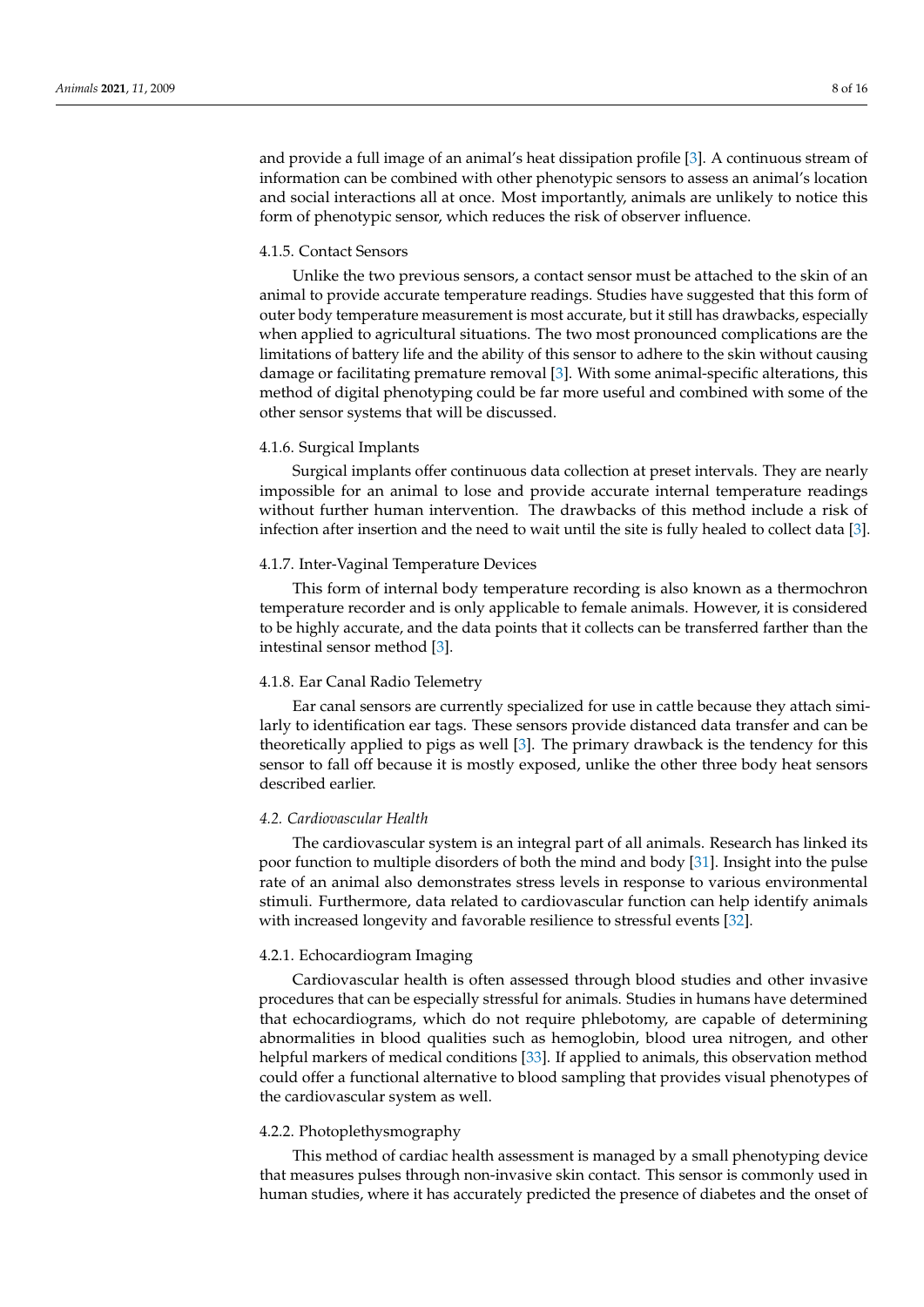stress [\[34](#page-14-9)[,35\]](#page-14-10). An animal-tailored variation would provide a minimally influential way to collect daily data related to health and welfare on farms.

## *4.3. Sweating Rate and Composition*

Sweat is a form of moisture loss that is directly associated with heat tolerance. The composition of sweat also explains physiological processes happening within an animal through the compounds it contains, such as lactate, an indicator of physical stress [\[19,](#page-13-18)[36\]](#page-14-11).

#### Digital Moisture Sensors or Galvanic Skin Response

Sweat can be collected in a non-invasive manner; with the proper technology, minimal human interventions are needed. Digital moisture sensors are a type of dermal technology that can relay information about the amount of sweat produced and its components. Human studies have shown that this form of digital phenotyping can determine minute changes that may otherwise be missed. Changes in sweat gland activity have been linked to both emotional and physical arousal in humans [\[37](#page-14-12)[,38\]](#page-14-13). These findings suggest that, with a proper understanding of species-specific responses, animal-based applications are feasible [\[3\]](#page-13-2).

#### *4.4. Dietary Health by Ingestible Sensors*

Livestock animals' diets and intestinal health can maximize or seriously impede their productivity. On farms with numerous animals, it can be difficult and even impossible to determine how often, much, and well each animal is eating. The solution can be found in sensors that continuously collect data and feed the results to an analyzing program. The findings could guide welfare changes by indicating the specific needs of the animals being studied. Through monitoring the feeding pattern and the behavior and the associated deviations with the aid of sensor technologies, subclinical health issues and welfare states of farm animals can be identified [\[39](#page-14-14)[,40\]](#page-14-15).

## 4.4.1. Bolus Devices

Bolus sensors were noted earlier for their ability to be used as minimally invasive internal body temperature recording devices. They appear also under the topic of dietary health due to their ability to remain in the digestive systems of cattle and pigs for extended periods without negative impacts. Bolus sensors can monitor pH and metabolic status and record nutrition absorption data [\[3\]](#page-13-2). All of these factors help determine the health of an animal's intestinal tract. In cattle, rumen microbe compositions are hereditary to some extent and impact health and production, making them a phenotype worth assessing [\[17\]](#page-13-16).

#### 4.4.2. Feed-Intake Assessment Systems

Livestock feed is normally dispensed for consumption by large groups, but the addition of feed-intake assessment systems can record individualized data related to feeding frequency, duration, and location. All of these factors relate to the quality of social interactions, disease resilience, and other aspects of animal welfare [\[3\]](#page-13-2). In most cases, these sensor-based assessment systems are directed at dairy cattle, consisting of single-spaced feeders that weigh the food and identify individual animals through radio-frequency signals from associated tags. The crosstalk between the animal's collar sensor and the feed intake sensor of the feed bins helps to monitor the frequency and amount of feed intake and the nutrition involved in the feed, and thereby can inform the health- and productivity-associated indicators through metabolomics [\[41\]](#page-14-16).

#### *4.5. Respiratory Health*

Most livestock animals are maintained in group housing to maximize production in minimal space. When implemented properly, this method of agriculture can be high-yield. However, close proximity leaves animals susceptible to contagious diseases, including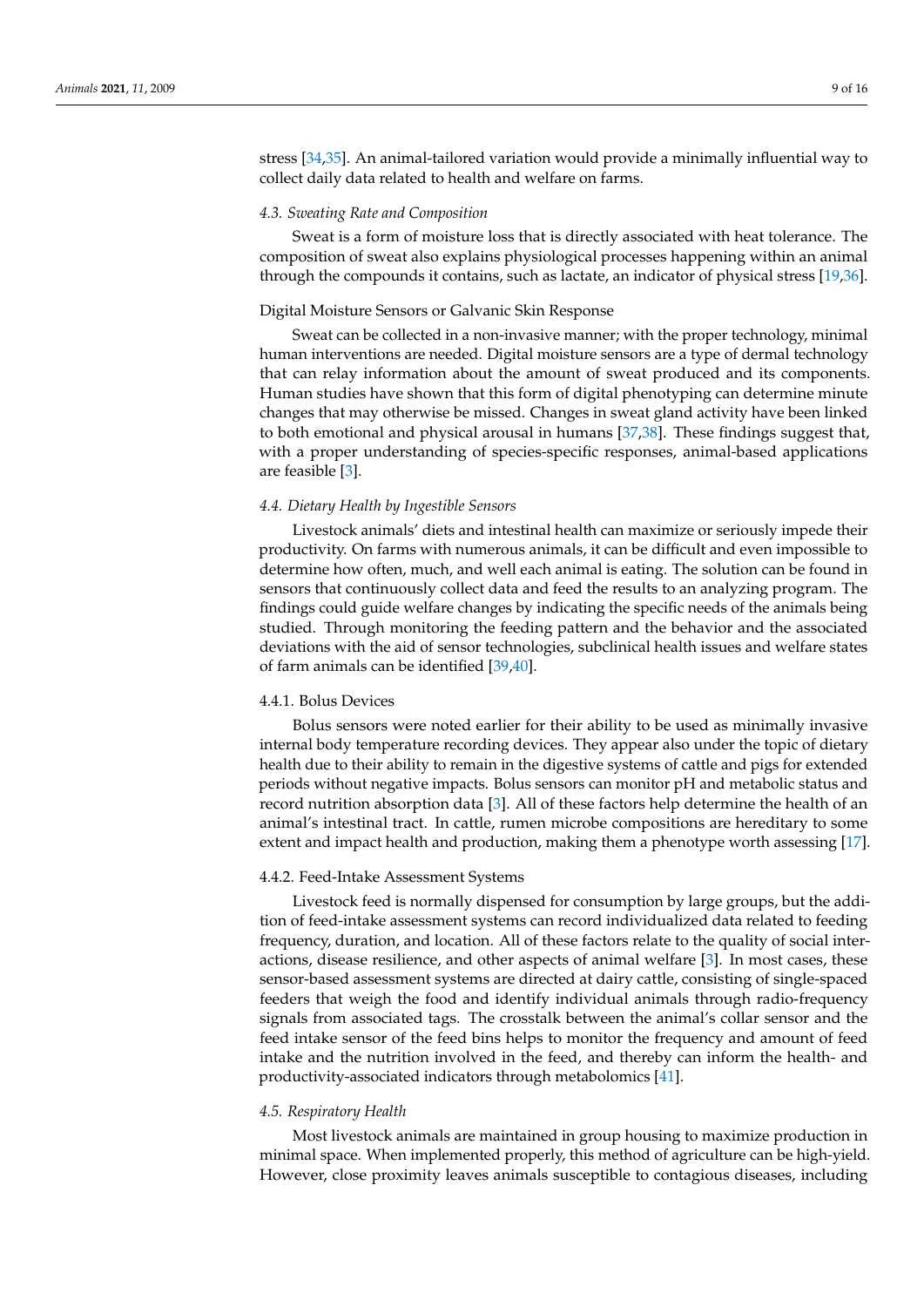respiratory ailments. Early identification of respiratory disease is key to containment and treatment, which are significant reasons to employ respiratory phenotyping sensors.

#### 4.5.1. Breath Analysis

Various respiratory diseases spread via airborne transmission. Theoretically, this would make the diseases identifiable through the breath analysis of afflicted animals. Common livestock respiratory viruses that pose great financial and welfare concerns include bovine respiratory disease, tuberculosis, and brucellosis [\[3\]](#page-13-2). The early identification of these diseases through digital respiratory analysis could trigger early intervention to minimize impact and help farmers identify the most resistant animals on their farms to breed for stronger immunity.

#### 4.5.2. Auditory Disease Identification

Many respiratory diseases cause distinct coughs and other respiratory changes, depending on their host. In a human subject study, auditory devices were capable of accurately distinguishing breathing patterns and coughs caused by asthmatic episodes [\[42\]](#page-14-17). This information would suggest that the same method of digital audio analysis could identify certain respiratory diseases when applied to animals.

#### *4.6. Sleep Quality*

Sleep and resting play a crucial role in the development and health of most animals. Sleep quality of farm animals is not influenced only by genetic factors but also by the physical and social environments. Some studies have found that inefficient sleep patterns can shorten the telomeres on an animal's chromosomes, leading to shorter lifespans [\[43\]](#page-14-18). This important factor for production is not currently observable for all livestock, and it cannot be easily monitored by human caretakers without the risk of observer influence. Thus, the ability to assess digital phenotypes that can flag sleeping issues can help farmers make adjustments to improve their animals' health and well-being.

#### Heart-Rate Measuring Devices

Sleep patterns have been studied in humans through the use of digital phenotyping sensors focused on heart rate and activity [\[43\]](#page-14-18). These two points of focus can provide insight into many aspects of an animal's life, offering a multifaceted tool when properly altered to suit the target species.

#### *4.7. Activity Sensors*

Activity sensors commonly include accelerometers, pedometers, and GPS devices that can observe location, speed, and time of movement. The activity of an animal can highlight its social interactions and psychological state. In studies of chickens, researchers identified the onset of feather pecking and preferred laying spaces through the use of activity sensors [\[3\]](#page-13-2). For humans, a similar device was shown to predict episodes of high anxiety with great accuracy [\[44\]](#page-14-19). These sensors do not require constant human intervention and can be fastened to animals in non-invasive ways. These two points are significant because they decrease the chances that the data collected will be unnaturally influenced, a problem that has been noted with many artificially constructed human social activitytracking studies [\[45\]](#page-14-20). In some human-subject trials, activity sensors have even been able to sense body positioning [\[46\]](#page-14-21). This valuable information can be collected continuously, providing insight into the progression or decline of an animal's mobility as influenced by genetics or outside factors [\[3\]](#page-13-2). The pedometer has been shown to be a reliable tool for estrus detection through measurement of lying behavior and rumination time in dairy cows [\[47\]](#page-14-22). With specialized devices, activity sensors could pinpoint areas of poor mobility in specific individuals, encouraging proper treatment and balanced breeding.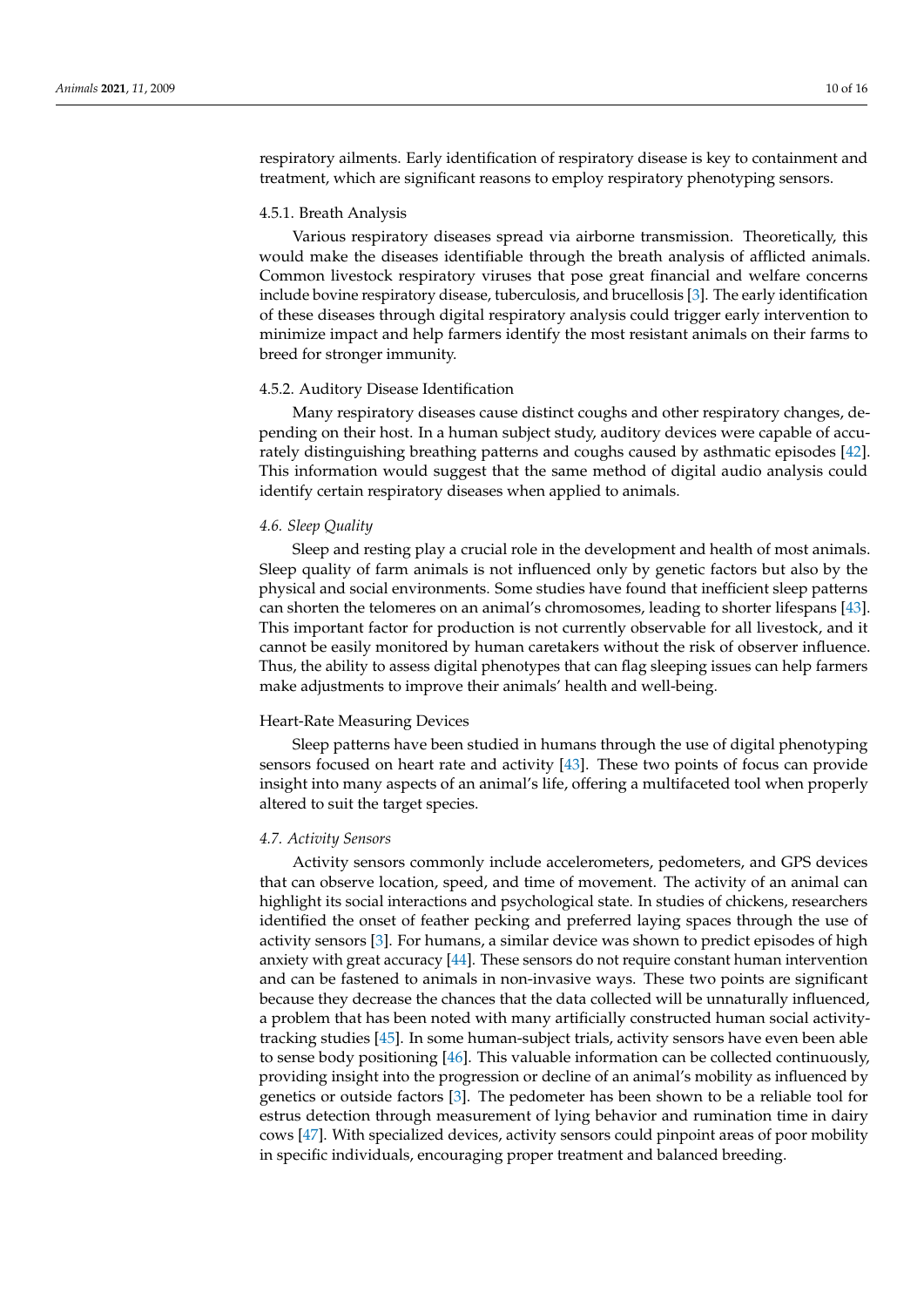## *4.8. Behavior*

Generally, the behaviors of livestock result from their genetics, environment, and experiences. Certain behaviors can be destructive and dangerous to both a single animal and others nearby, while other behaviors can have positive impacts (e.g., easier handling). Often, behavior is interpreted through a lens of human bias, making digital measures more accurate in their potential influence on breeding and groupings of animals.

## Thermal Imaging

Thermal imaging cameras were discussed earlier as a productive method for assessing the external body temperature of animals. They can also serve as a valuable tool for recording data related to social behavior. Thermal cameras allow for the clear identification of animals, even when they overlap in physical space [\[3\]](#page-13-2). Digital cameras and infrared cameras can also be used to record phenotypes related to how animals interact with each other and their caretakers. Cameras can even be used in combination with audio cues, such as crying young, to determine if an animal will show favorable maternal traits [\[48\]](#page-14-23).

## *4.9. Acoustic Sensors*

Sound-based data sensors can be attached to individual animals for sound analysis. As demonstrated by human studies, acoustic sensor data can be refined and analyzed to predict emotional states and some actions [\[49](#page-14-24)[,50\]](#page-14-25). It is not unreasonable to expect the same to be true for animals due to their abundant vocalizations that are specific to stress, breeding, eating, and socialization. The only major problem with this digital phenotyping device is refining its ability to distinguish the noises of specific individual animals in crowded agricultural settings [\[3\]](#page-13-2).

#### *4.10. Light Sensors*

For humans, receiving an appropriate amount of sunlight supports proper mental and physical health [\[51\]](#page-14-26). Although only some farming operations allow outdoor spaces for their animals, natural light detectors could still be useful sensors. For example, their data could help determine which animals are most comfortable in outdoor spaces by tracking their behavior-related phenotypes in relation to sun exposure. Animals who prefer to be outside even on hotter days could be exemplifying greater heat tolerance and robustness.

#### *4.11. Mobility, Posture, and Lameness*

Aspects of mobility are important for all humanely raised farm animals, as they often have to rely on movement for eating, drinking, breeding, and other activities related to welfare. Animals with poor physical conformations are prone to lameness, a painful experience that can lead to premature death. In some aspects of farming, animals will not be accepted for slaughter if they cannot walk into the facility independently. Other times, herd lameness raises great welfare concerns and causes decreases in production. Many components of mobility are hereditary and environmentally driven, and proper phenotyping could facilitate the genetic advancement of farm animal mobility.

## *4.12. Cameras*

Cameras of all types can serve as an effective measure for assessing mobility. Depending on where they are mounted in a facility, these devices can provide clear views of animals' locomotion in positions that human observers cannot safely reach. Cameras also allow for continuous observation of quantifiable mobility phenotypes for specific animals [\[3\]](#page-13-2). In comparison, human observers on most farms may only spend a few minutes observing each animal, indicating their phenotyping has a greater possibility for bias. With the 3D motion learning artificial learning techniques, cameras have the potential to overcome barriers in measuring animal activity and postures, varying lighting conditions, and occlusions. However, these advancements are only at the preliminary research stage and have not yet found practical applications in commercial settings. Using cameras and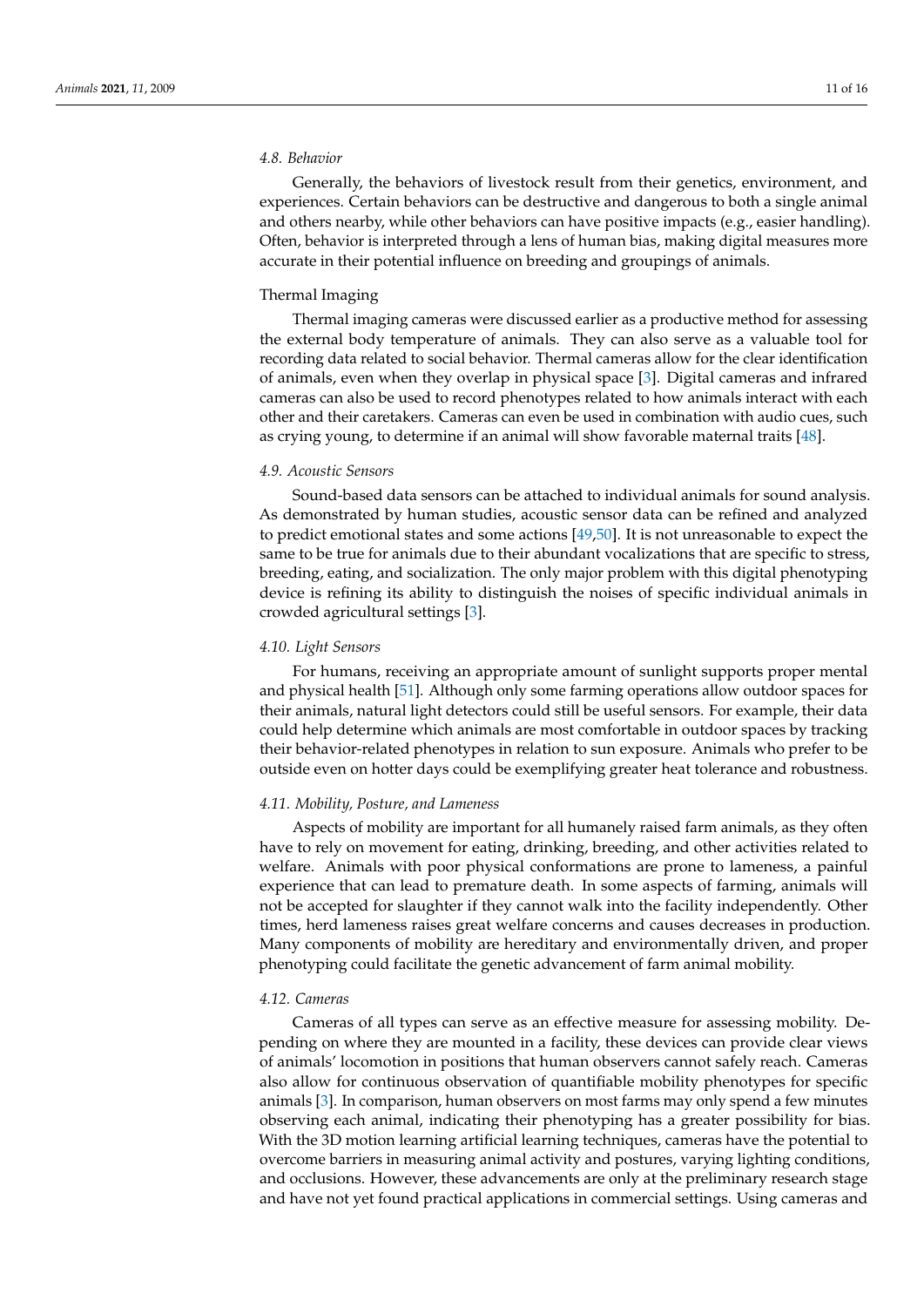the analysis of images of facial features of cows and pigs, researchers [\[52\]](#page-14-27) were able to measure inferred emotions and determine whether the animals displayed aggression or excitement or neutral affective states. The ability to determine emotions of farm animals using cameras provides ways to enhance animal–human interactions and animal welfare.

## **5. New Phenotyping Platforms for Accurate Assessment of Livestock**

The field of digital phenotyping is expected to continue its evolution toward more precise and compatible sensor systems, especially in the field of human medicine. This is a promising step in the trickle-down of new technology for the agricultural industry, but with a growing human population and public pressures, it is unreasonable to wait for the simple application of human-tested sensors for farm animals. Instead, it would be in the agricultural industry's best interest to start testing, refining, and creating digital phenotyping sensors that are specific to livestock species. The sensor systems described above are all promising technologies, but many of them are based on human models (Figure [3\)](#page-11-0) [\[22\]](#page-13-21).

<span id="page-11-0"></span>



This image depicts the sensor sequence commonly used to assess phenotypes in humans. The sequence from a device to measurement-based care represents a valid application to livestock. However, device and sensor foci must be altered for accurate use in animals. Research has suggested that improvements and alterations of digital phenotyping devices can be managed most appropriately through the acceptance of an open interface. This structure will allow for infinite growth of technology in whatever direction is needed for a given species because digital phenotyping is a dynamic field of study [\[8\]](#page-13-7). With proper information protection, the acceptance of a shared data system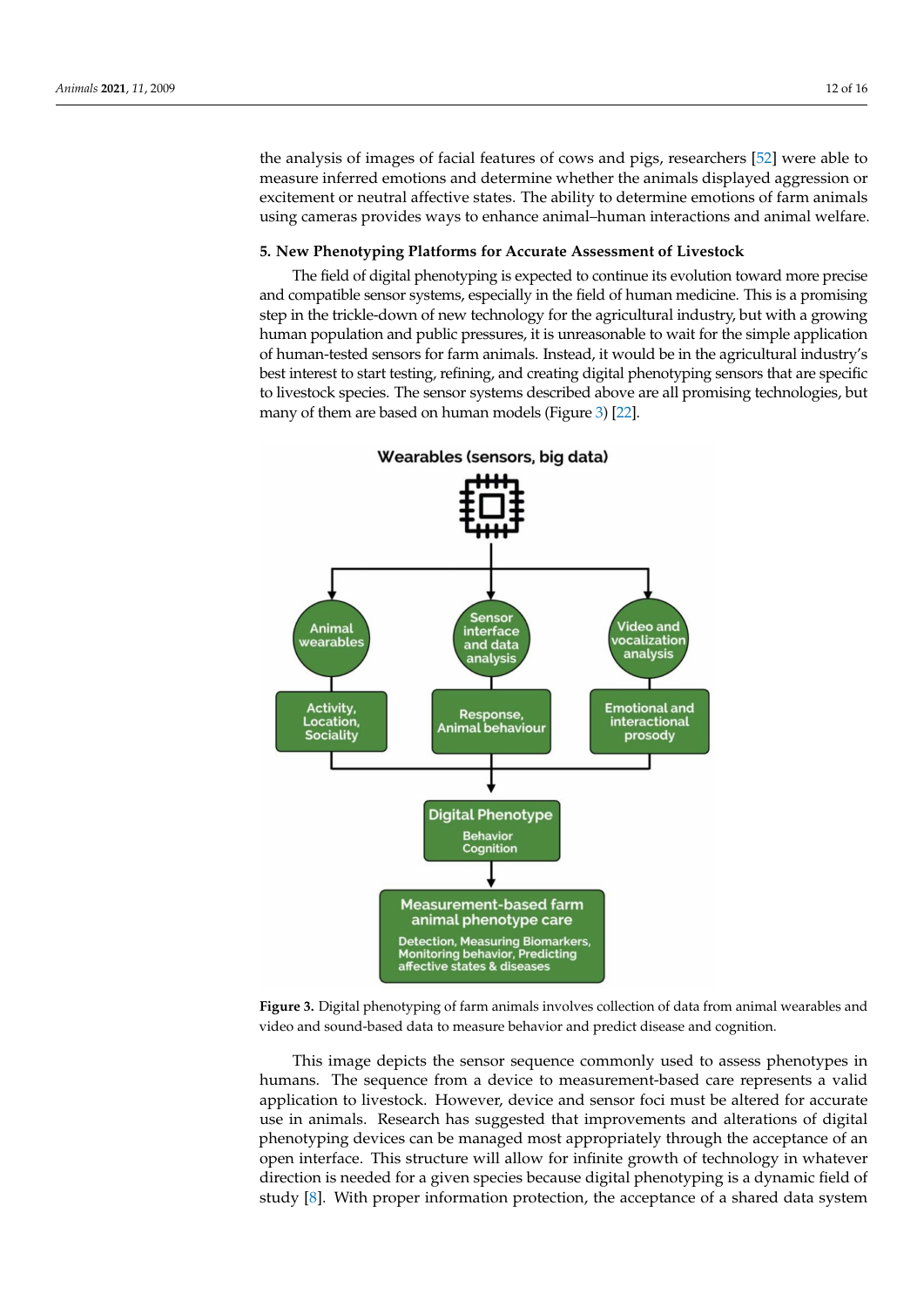could also improve efficiency, standardization, and welfare, much as it has for hospital data systems [\[12](#page-13-11)[,53\]](#page-15-0). This shared information could help catalyze evaluations of geographical or global complications within a species, and it even opens up the opportunity for genetically diverse and data-backed breeding programs.

Other studies have highlighted the importance of making digital phenotyping a more accessible and understandable form of measurement to improve its usage [\[54\]](#page-15-1). This suggestion can be extremely beneficial in the realm of farming, as an accessible digital phenotyping system could help a multitude of farmers make educated animal care decisions without extra schooling. Accessibility also includes affordability, a factor that will hopefully increase with the development of tailored systems. Some studies have found accurate values from sensors that only take hourly readings, as opposed to continuous readings [\[36\]](#page-14-11). This method could increase affordability by saving battery power and data storage space.

Many other minute alterations are needed for the advancement of phenotyping technologies, but automated interventions based on phenotypic assessments are one of the most interesting and impactful concepts being studied [\[55\]](#page-15-2). Frequently, the data-collection systems analyze information relayed from digital sensors and generate diagnostic results, but this pathway could be taken a step further. For example, the automation of a systemic response to specific diagnostic findings could help provide immediate care to farm animals while simultaneously reducing the need for manual labor. However, this concept still requires extensive research and testing, even in human-based studies.

Digital phenotyping is basically quantitation of farm animals' in situ phenotypes using individual wearable sensors or through video image analysis. The sensors that have been used so far on animals in the livestock sector are primarily geared toward measurement of physiological and behavioral parameters from a precision livestock farming context. From an instrumentation and sensor engineering perspective, it would not be practically feasible to provide "efficacies" of the methods for each and every individual sensor type, due to the context-based measures in various farm animal applications and the cross-sensitivity and specificity issues in real-time deployment. An example would be the application of camera sensors to measure the activity of chickens. The efficacy of cameras in determining the activity depends on lighting conditions, the height or position of the camera deployed, occlusions and other visible barriers present on the farm, and camera hardware parameters determining the resolution etc. The efficacy of camera-based systems will vary greatly between species such as chicken vs. dairy cow vs. pig movement and activity.

Current research advancements are focused on the development of multiplexed, multifunctional sensors that can measure heterogeneous phenotyping data from a single device. Data fusion technology provides an enhanced way of measuring parameters with much accuracy and information richness in the precision livestock digital phenotyping field. The deployment of multifunctional sensors in livestock animal farming will overcome the wearable factor, occupying less space and ensuring skin conformability with reductions in the cost of manufacturing. However, reliability and sensor data fusion related issues still need to be overcome. With the advent of artificial intelligence and sensor technology advancements, data fusion technology will become the basis for real-time digital phenotyping.

## **6. Summary**

Digital phenotyping represents a beneficial opportunity with several complexities. Namely, it can provide an extrinsic way of enhancing the knowledge and prediction of resilience and disease-indicating factors among farm animals, but it also further removes any relationship between animals and caretakers [\[56\]](#page-15-3). Furthermore, digital phenotyping can only complement human interventions and cannot offer a causal explanation for the data collected. Despite these significant considerations, digital phenotyping for livestock represents an emerging direction of research and potential application efforts that are both scientifically intriguing and practically warranted.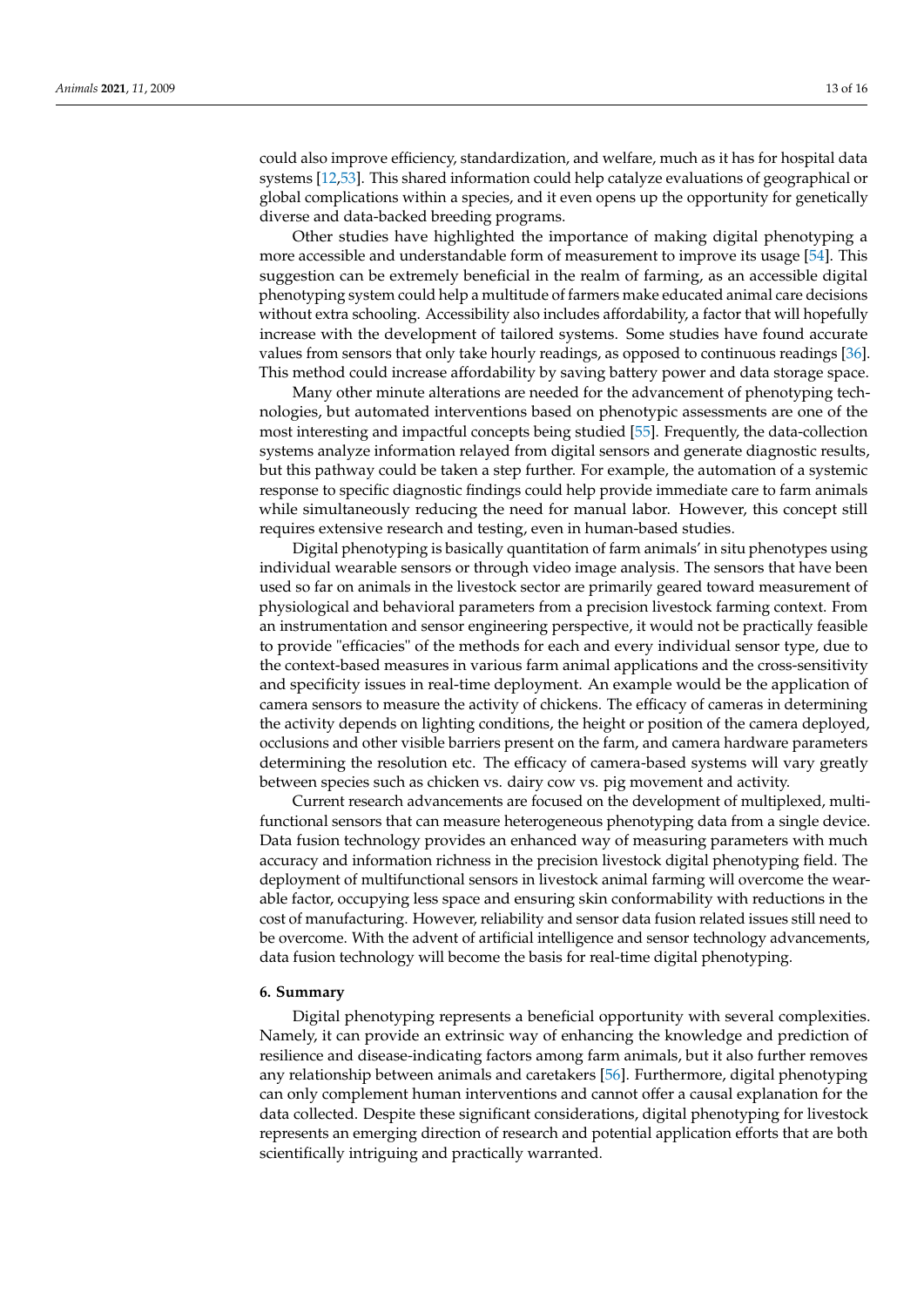**Author Contributions:** Formal analysis, S.N.; writing—original draft preparation, S.N.; writing review and editing, S.N., B.K. All authors have read and agreed to the published version of the manuscript.

**Funding:** This research received no external funding.

**Institutional Review Board Statement:** Not applicable.

**Data Availability Statement:** Not applicable.

**Conflicts of Interest:** The authors declare no conflict of interest.

## **References**

- <span id="page-13-0"></span>1. United Nations. World Population Prospects 2019: Highlights. Department of Economic and Social Affairs, Population Division 2019. Available online: [https://www.un.org/development/desa/publications/world-population-prospects-2019-highlights.](https://www.un.org/development/desa/publications/world-population-prospects-2019-highlights.html) [html](https://www.un.org/development/desa/publications/world-population-prospects-2019-highlights.html) (accessed on 1 May 2021).
- <span id="page-13-1"></span>2. Dawkins, M.S. Animal welfare and efficient farming: Is conflict inevitable? *Anim. Prod. Sci.* **2017**, *57*, 201. [\[CrossRef\]](http://doi.org/10.1071/AN15383)
- <span id="page-13-2"></span>3. De Oliveira, H.R.; Oliveira, H.R.; McConn, B.R.; Schinckel, A.P.; Arrazola, A.; Marchant-Forde, J.N.; Johnson, J.S. Large-Scale Phenotyping of Livestock Welfare in Commercial Production Systems: A New Frontier in Animal Breeding. *Front. Genet.* **2020**, *11*, 793. [\[CrossRef\]](http://doi.org/10.3389/fgene.2020.00793)
- <span id="page-13-3"></span>4. Melcher, J.; Hays, R.; Torous, J. Digital phenotyping for mental health of college students: A clinical review. *Évid. Based Ment. Health* **2020**, *23*, 161–166. [\[CrossRef\]](http://doi.org/10.1136/ebmental-2020-300180) [\[PubMed\]](http://www.ncbi.nlm.nih.gov/pubmed/32998937)
- <span id="page-13-4"></span>5. Onnela, J.-P. Opportunities and challenges in the collection and analysis of digital phenotyping data. *Neuropsychopharmacology* **2021**, *46*, 45–54. [\[CrossRef\]](http://doi.org/10.1038/s41386-020-0771-3) [\[PubMed\]](http://www.ncbi.nlm.nih.gov/pubmed/32679583)
- <span id="page-13-5"></span>6. Thangaraj, P.M. Electronic Health Record-Derived Phenotyping Models to Improve Genomic Research in Stroke. Ph.D. Thesis, Columbia University, Columbia, NY, USA, 2020. [\[CrossRef\]](http://doi.org/10.7916/d8-9gpk-nn66)
- <span id="page-13-6"></span>7. Babrak, L.M.; Menetski, J.; Rebhan, M.; Nisato, G.; Zinggeler, M.; Brasier, N.; Baerenfaller, K.; Brenzikofer, T.; Baltzer, L.; Vogler, C.; et al. Traditional and Digital Biomarkers: Two Worlds Apart? *Digit. Biomark.* **2019**, *3*, 92–102. [\[CrossRef\]](http://doi.org/10.1159/000502000) [\[PubMed\]](http://www.ncbi.nlm.nih.gov/pubmed/32095769)
- <span id="page-13-7"></span>8. Coravos, A.; Khozin, S.; Mandl, K.D. Developing and adopting safe and effective digital biomarkers to improve patient outcomes. *NPJ Digit. Med.* **2019**, *2*, 1–5. [\[CrossRef\]](http://doi.org/10.1038/s41746-019-0090-4) [\[PubMed\]](http://www.ncbi.nlm.nih.gov/pubmed/30868107)
- <span id="page-13-8"></span>9. Davidson, B.I. The crossroads of digital phenotyping. *Gen. Hosp. Psychiatry* **2020**. [\[CrossRef\]](http://doi.org/10.1016/j.genhosppsych.2020.11.009) [\[PubMed\]](http://www.ncbi.nlm.nih.gov/pubmed/33653612)
- <span id="page-13-9"></span>10. Siniscalchi, M.; D'Ingeo, S.; Quaranta, A. Lateralized emotional functioning in domestic animals. *Appl. Anim. Behav. Sci.* **2021**, *237*, 105282. [\[CrossRef\]](http://doi.org/10.1016/j.applanim.2021.105282)
- <span id="page-13-10"></span>11. Leliveld, L.M.; Langbein, J.; Puppe, B. The emergence of emotional lateralization: Evidence in non-human vertebrates and implications for farm animals. *Appl. Anim. Behav. Sci.* **2013**, *145*, 1–14. [\[CrossRef\]](http://doi.org/10.1016/j.applanim.2013.02.002)
- <span id="page-13-11"></span>12. Huckvale, K.; Venkatesh, S.; Christensen, H. Toward clinical digital phenotyping: A timely opportunity to consider purpose, quality, and safety. *NPJ Digit. Med.* **2019**, *2*, 1–11. [\[CrossRef\]](http://doi.org/10.1038/s41746-019-0166-1) [\[PubMed\]](http://www.ncbi.nlm.nih.gov/pubmed/31508498)
- <span id="page-13-12"></span>13. Jacobson, N.C.; Chung, Y.J. Passive Sensing of Prediction of Moment-To-Moment Depressed Mood among Undergraduates with Clinical Levels of Depression Sample Using Smartphones. *Sensors* **2020**, *20*, 3572. [\[CrossRef\]](http://doi.org/10.3390/s20123572)
- <span id="page-13-13"></span>14. Marsch, L.A.; Wallace, A.G. Opportunities and needs in digital phenotyping. *Neuropsychopharmacology* **2018**, *43*, 1637–1638. [\[CrossRef\]](http://doi.org/10.1038/s41386-018-0051-7)
- <span id="page-13-14"></span>15. Onnela, J.-P.; Rauch, S.L. Harnessing Smartphone-Based Digital Phenotyping to Enhance Behavioral and Mental Health. *Neuropsychopharmacology* **2016**, *41*, 1691–1696. [\[CrossRef\]](http://doi.org/10.1038/npp.2016.7)
- <span id="page-13-15"></span>16. Witt, D.R.; Kellogg, R.A.; Snyder, M.P.; Dunn, J. Windows into human health through wearables data analytics. *Curr. Opin. Biomed. Eng.* **2019**, *9*, 28–46. [\[CrossRef\]](http://doi.org/10.1016/j.cobme.2019.01.001)
- <span id="page-13-16"></span>17. König, S.; May, K. Invited review: Phenotyping strategies and quantitative-genetic background of resistance, tolerance and resilience associated traits in dairy cattle. *Animal* **2019**, *13*, 897–908. [\[CrossRef\]](http://doi.org/10.1017/S1751731118003208)
- <span id="page-13-17"></span>18. Knap, P.W.; Doeschl-Wilson, A. Why breed disease-resilient livestock, and how? *Genet. Sel. Evol.* **2020**, *52*, 1–18. [\[CrossRef\]](http://doi.org/10.1186/s12711-020-00580-4)
- <span id="page-13-18"></span>19. Brink, W.V.D.; Bloem, R.; Ananth, A.; Kanagasabapathi, T.; Amelink, A.; Bouwman, J.; Gelinck, G.; Van Veen, S.; Boorsma, A.; Wopereis, S. Digital Resilience Biomarkers for Personalized Health Maintenance and Disease Prevention. *Front. Digit. Health* **2021**, *2*, 54. [\[CrossRef\]](http://doi.org/10.3389/fdgth.2020.614670)
- <span id="page-13-19"></span>20. Gold, M.; Amatniek, J.; Carrillo, M.C.; Cedarbaum, J.M.; Hendrix, J.A.; Miller, B.B.; Robillard, J.M.; Rice, J.J.; Soares, H.; Tome, M.B.; et al. Digital technologies as biomarkers, clinical outcomes assessment, and recruitment tools in Alzheimer's disease clinical trials. *Alzheimers Dement. Transl. Res. Clin. Interv.* **2018**, *4*, 234–242. [\[CrossRef\]](http://doi.org/10.1016/j.trci.2018.04.003)
- <span id="page-13-20"></span>21. De Boever, C.; Tanigawa, Y.; Aguirre, M.; McInnes, G.; Lavertu, A.; Rivas, M.A. Assessing Digital Phenotyping to Enhance Genetic Studies of Human Diseases. *Am. J. Hum. Genet.* **2020**, *106*, 611–622. [\[CrossRef\]](http://doi.org/10.1016/j.ajhg.2020.03.007)
- <span id="page-13-21"></span>22. Insel, T.R. Digital Phenotyping. *JAMA* **2017**, *318*, 1215–1216. [\[CrossRef\]](http://doi.org/10.1001/jama.2017.11295)
- <span id="page-13-22"></span>23. Perez-Pozuelo, I.; Spathis, D.; Clifton, E.A.; Mascolo, C. Wearables, smartphones, and artificial intelligence for digital phenotyping and health. *Digit. Health* **2021**, 33–54. [\[CrossRef\]](http://doi.org/10.1016/b978-0-12-820077-3.00003-1)
- <span id="page-13-23"></span>24. Griffin, B.; Saunders, K.E.A. Smartphones and Wearables as a Method for Understanding Symptom Mechanisms. *Front. Psychiatry* **2020**, *10*, 949. [\[CrossRef\]](http://doi.org/10.3389/fpsyt.2019.00949)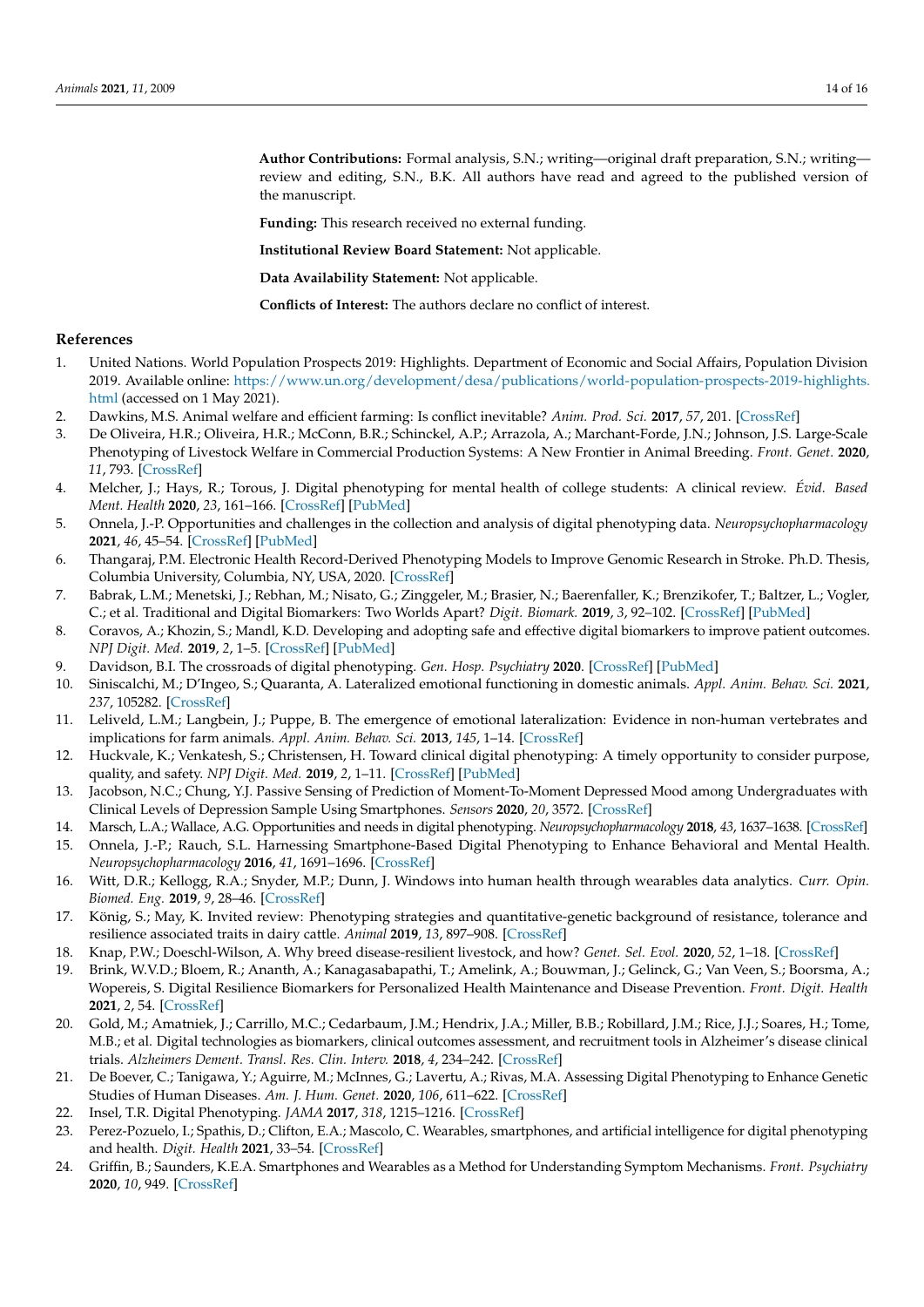- <span id="page-14-0"></span>25. Jacobson, N.C.; Lekkas, D.; Huang, R.; Thomas, N. Deep learning paired with wearable passive sensing data predicts deterioration in anxiety disorder symptoms across 17–18 years. *J. Affect. Disord.* **2021**, *282*, 104–111. [\[CrossRef\]](http://doi.org/10.1016/j.jad.2020.12.086)
- <span id="page-14-1"></span>26. Pedrelli, P.; Fedor, S.; Ghandeharioun, A.; Howe, E.; Ionescu, D.F.; Bhathena, D.; Fisher, L.B.; Cusin, C.; Nyer, M.; Yeung, A.; et al. Monitoring Changes in Depression Severity Using Wearable and Mobile Sensors. *Front. Psychiatry* **2020**, *11*, 1413. [\[CrossRef\]](http://doi.org/10.3389/fpsyt.2020.584711)
- <span id="page-14-2"></span>27. Smets, E.; Velazquez, E.R.; Schiavone, G.; Chakroun, I.; D'Hondt, E.; De Raedt, W.; Cornelis, J.; Janssens, O.; Van Hoecke, S.; Claes, S.; et al. Large-scale wearable data reveal digital phenotypes for daily-life stress detection. *NPJ Digit. Med.* **2018**, *1*, 1–10. [\[CrossRef\]](http://doi.org/10.1038/s41746-018-0074-9)
- <span id="page-14-3"></span>28. Luo, H.; Lee, P.-A.; Clay, I.; Jaggi, M.; De Luca, V. Assessment of Fatigue Using Wearable Sensors: A Pilot Study. *Digit. Biomark.* **2021**, *4*, 59–72. [\[CrossRef\]](http://doi.org/10.1159/000512166)
- <span id="page-14-4"></span>29. Babenko, B.; Mitani, A.; Traynis, I.; Kitade, N.; Singh, P.; Maa, A.; Cuadros, J.; Corrado, G.S.; Peng, L.; Webster, D.R.; et al. Detecting hidden signs of diabetes in external eye photographs. *arXiv* **2020**, arXiv:2011.11732.
- <span id="page-14-5"></span>30. Spinazze, P.; Rykov, Y.; Bottle, A.; Car, J. Digital phenotyping for assessment and prediction of mental health outcomes: A scoping review protocol. *BMJ Open* **2019**, *9*, e032255. [\[CrossRef\]](http://doi.org/10.1136/bmjopen-2019-032255)
- <span id="page-14-6"></span>31. Owens, A.P. The Role of Heart Rate Variability in the Future of Remote Digital Biomarkers. *Front. Neurosci.* **2020**, *14*. [\[CrossRef\]](http://doi.org/10.3389/fnins.2020.582145)
- <span id="page-14-7"></span>32. Scheffer, M.; Bolhuis, J.E.; Borsboom, D.; Buchman, T.G.; Gijzel, S.M.W.; Goulson, D.; Kammenga, J.E.; Kemp, B.; van de Leemput, I.A.; Levin, S.; et al. Quantifying resilience of humans and other animals. *Proc. Natl. Acad. Sci. USA* **2018**, *115*, 11883–11890. [\[CrossRef\]](http://doi.org/10.1073/pnas.1810630115)
- <span id="page-14-8"></span>33. Hughes, J.W.; Yuan, N.; He, B.; Ouyang, J.; Ebinger, J.; Botting, P.; Lee, J.; Tooley, J.E.; Neiman, K.; Lungren, M.P.; et al. Deep Learning Prediction of Biomarkers from Echocardiogram Videos. *medRxiv* **2021**. [\[CrossRef\]](http://doi.org/10.1101/2021.02.03.21251080)
- <span id="page-14-9"></span>34. Avram, R.; Olgin, J.E.; Kuhar, P.; Hughes, J.W.; Marcus, G.M.; Pletcher, M.J.; Aschbacher, K.; Tison, G.H. A digital biomarker of diabetes from smartphone-based vascular signals. *Nat. Med.* **2020**, *26*, 1576–1582. [\[CrossRef\]](http://doi.org/10.1038/s41591-020-1010-5) [\[PubMed\]](http://www.ncbi.nlm.nih.gov/pubmed/32807931)
- <span id="page-14-10"></span>35. Hehlmann, M.I.; Schwartz, B.; Lutz, T.; Penedo, J.M.G.; Rubel, J.A.; Lutz, W. The Use of Digitally Assessed Stress Levels to Model Change Processes in CBT—A Feasibility Study on Seven Case Examples. *Front. Psychiatry* **2021**, *12*, 258. [\[CrossRef\]](http://doi.org/10.3389/fpsyt.2021.613085) [\[PubMed\]](http://www.ncbi.nlm.nih.gov/pubmed/33767638)
- <span id="page-14-11"></span>36. Bhide, A.; Ganguly, A.; Parupudi, T.; Ramasamy, M.; Muthukumar, S.; Prasad, S. Next-Generation Continuous Metabolite Sensing toward Emerging Sensor Needs. *ACS Omega* **2021**, *6*, 6031–6040. [\[CrossRef\]](http://doi.org/10.1021/acsomega.0c06209) [\[PubMed\]](http://www.ncbi.nlm.nih.gov/pubmed/33718694)
- <span id="page-14-12"></span>37. Elgendi, M.; Menon, C. Machine Learning Ranks ECG as an Optimal Wearable Biosignal for Assessing Driving Stress. *IEEE Access* **2020**, *8*, 34362–34374. [\[CrossRef\]](http://doi.org/10.1109/ACCESS.2020.2974933)
- <span id="page-14-13"></span>38. Adams, Z.W.; McClure, E.A.; Gray, K.M.; Danielson, C.K.; Treiber, F.A.; Ruggiero, K.J. Mobile devices for the remote acquisition of physiological and behavioral biomarkers in psychiatric clinical research. *J. Psychiatr. Res.* **2017**, *85*, 1–14. [\[CrossRef\]](http://doi.org/10.1016/j.jpsychires.2016.10.019) [\[PubMed\]](http://www.ncbi.nlm.nih.gov/pubmed/27814455)
- <span id="page-14-14"></span>39. Neethirajan, S. The role of sensors, big data and machine learning in modern animal farming. *Sens. Bio-Sens. Res.* **2020**, *29*, 100367. [\[CrossRef\]](http://doi.org/10.1016/j.sbsr.2020.100367)
- <span id="page-14-15"></span>40. Halachmi, I.; Ben Meir, Y.; Miron, J.; Maltz, E. Feeding behavior improves prediction of dairy cow voluntary feed intake but cannot serve as the sole indicator. *Animal* **2016**, *10*, 1501–1506. [\[CrossRef\]](http://doi.org/10.1017/S1751731115001809)
- <span id="page-14-16"></span>41. Rexroad, C.; Vallet, J.; Matukumalli, L.K.; Reecy, J.; Bickhart, D.; Blackburn, H.; Boggess, M.; Cheng, H.; Clutter, A.; Cockett, N.; et al. Genome to Phenome: Improving Animal Health, Production, and Well-Being—A New USDA Blueprint for Animal Genome Research 2018–2027. *Front. Genet.* **2019**, *10*, 327. [\[CrossRef\]](http://doi.org/10.3389/fgene.2019.00327)
- <span id="page-14-17"></span>42. Rassouli, F.; Tinschert, P.; Barata, F.; Steurer-Stey, C.; Fleisch, E.; Puhan, M.A.; Baty, F.; Kowatsch, T.; Brutsche, M.H. Characteristics of Asthma-related Nocturnal Cough: A Potential New Digital Biomarker. *J. Asthma Allergy* **2020**, *13*, 649–657. [\[CrossRef\]](http://doi.org/10.2147/JAA.S278119)
- <span id="page-14-18"></span>43. Teo, J.X.; Davila, S.; Yang, C.; Hii, A.A.; Pua, C.J.; Yap, J.; Tan, S.Y.; Sahlén, A.; Chin, C.W.-L.; Teh, B.T.; et al. Digital phenotyping by consumer wearables identifies sleep-associated markers of cardiovascular disease risk and biological aging. *Commun. Biol.* **2019**, *2*, 1–10. [\[CrossRef\]](http://doi.org/10.1038/s42003-019-0605-1)
- <span id="page-14-19"></span>44. Jacobson, N.C.; Summers, B.; Wilhelm, S. Digital Biomarkers of Social Anxiety Severity: Digital Phenotyping Using Passive Smartphone Sensors. *J. Med. Internet Res.* **2020**, *22*, e16875. [\[CrossRef\]](http://doi.org/10.2196/16875)
- <span id="page-14-20"></span>45. Torous, J.; Onnela, J.-P.; Keshavan, M. New dimensions and new tools to realize the potential of RDoC: Digital phenotyping via smartphones and connected devices. *Transl. Psychiatry* **2017**, *7*, e1053. [\[CrossRef\]](http://doi.org/10.1038/tp.2017.25)
- <span id="page-14-21"></span>46. Tortelli, R.; Rodrigues, F.B.; Wild, E.J. The use of wearable/portable digital sensors in Huntington's disease: A systematic review. *Park. Relat. Disord.* **2021**, *83*, 93–104. [\[CrossRef\]](http://doi.org/10.1016/j.parkreldis.2021.01.006)
- <span id="page-14-22"></span>47. Moore, S.; Aublet, V.; Butler, S. Monitoring estrous activity in pasture-based dairy cows. *Theriogenology* **2021**, *160*, 90–94. [\[CrossRef\]](http://doi.org/10.1016/j.theriogenology.2020.11.002)
- <span id="page-14-23"></span>48. Kim, W.; Cho, Y.B.; Lee, S. Thermal Sensor-Based Multiple Object Tracking for Intelligent Livestock Breeding. *IEEE Access* **2017**, *5*, 27453–27463. [\[CrossRef\]](http://doi.org/10.1109/ACCESS.2017.2775040)
- <span id="page-14-24"></span>49. Orsolini, L.; Fiorani, M.; Volpe, U. Digital Phenotyping in Bipolar Disorder: Which Integration with Clinical Endophenotypes and Biomarkers? *Int. J. Mol. Sci.* **2020**, *21*, 7684. [\[CrossRef\]](http://doi.org/10.3390/ijms21207684)
- <span id="page-14-25"></span>50. Galatzer-Levy, I.; Abbas, A.; Koesmahargyo, V.; Yadav, V.; Perez-Rodriguez, M.M.; Rosenfield, P.; Patil, O.; Dockendorf, M.F.; Moyer, M.; Shipley, L.A.; et al. Facial and vocal markers of schizophrenia measured using remote smartphone assessments. *medRxiv* **2020**. [\[CrossRef\]](http://doi.org/10.1101/2020.12.02.20219741)
- <span id="page-14-26"></span>51. Jacobson, N.C.; Weingarden, H.; Wilhelm, S. Using Digital Phenotyping to Accurately Detect Depression Severity. *J. Nerv. Ment. Dis.* **2019**, *207*, 893–896. [\[CrossRef\]](http://doi.org/10.1097/nmd.0000000000001042)
- <span id="page-14-27"></span>52. Neethirajan, S. Happy cow or thinking pig? WUR wolf–facial coding platform for measuring emotions in farm animals. *bioRxiv* **2021**. [\[CrossRef\]](http://doi.org/10.1101/2021.04.09.439122)